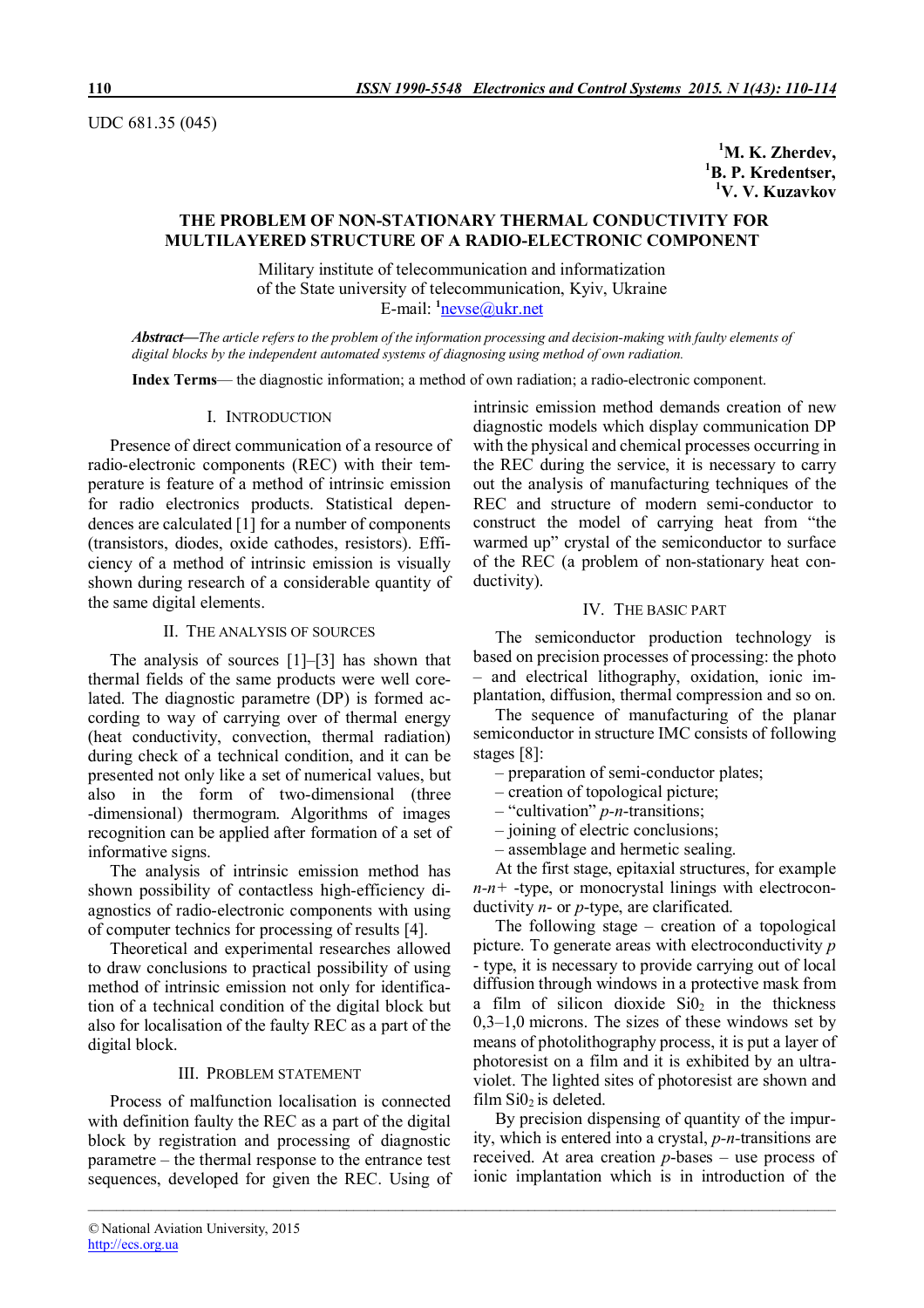accelerated ions to a crystal surface. Generation of base area and *р-п* - transition a collector-base on necessary depth is received by using further diffuse dispersal of the introduced atoms of a pine forest. The area of base with depth 2–3 microns is as a result formed.

We metallize surfaces of contacts for joining to areas of the emitter, base and a collector of electric conclusions. The film of dioxide is deleted from the necessary sites. We put a metal layer (for example, aluminium, thickness to 1 micron) to all surface of a plate, using a thermal evaporation in vacuum. The following stage is the collection and hermetic sealing. The plate is prepared for assemblage contains a significant amount (ten thousand separate elements). A plate is cut on separate structures – crystals, mount on the holder, carry out distributing – formation of electric wires with contacts and it seals.

Hermetic sealing (creation around a crystal of tight, mechanically strong cover) is intended for protection of a crystal of the semiconductor with from environment influence. The cover is created by covering case bases, with the semi-conductor crystal located on it, plastic.

For creation of the plastic case is using different plastic materials: down-pour compound and a press powders on a basis epoxy, silicon of organic and polyester pitches. Cases (the external geometrical sizes) of modern REC are standardised. The analysis of the geometrical sizes of the REC is necessary further for modelling of structure of a thermal field round the REC.

The analysis of manufacturing techniques of the modern semi-conductor REC has shown their multilayered design. It is the holder of a crystal, a lining with "grown up" the REC and tight, mechanically strong cover in the simplified kind.

The decision of a problem of non-stationary heat conductivity in multilayered object (REC) consists in identification of sizes thermal characteristics of layers on set time to dependences of temperature at a surface of the REC and temperature of the surface.

The formulated problem is answered with an one-dimensional direct problem of non-stationary heat conductivity.

Let's present the REC as the multilayered object represented on Figure. We focus axis *Z* to perpendicularly borders between layers of the REC (perpendicularly its surface), and axes *X* і *Y* is the in parallel it. A reference point  $(0, 0, 0)$  we will place on one surfaces of a multilayered design (an internal surface). Axis *Z* we will direct to the design opposite side (an external surface) it is necessary for justice of one-dimensional approach, that the size of object in a plane (*XY*) (the width of the REC is long also), exceeded the size along axis *Z* (height of the REC).



Multilayered object

Temperatures of surfaces of the REC change in due course depending on thermal streams which pass through the given surfaces.

The equation of heat conductivity [5]:

$$
C(z)\rho(z) = \frac{\partial T(z,t)}{\partial t} = \lambda(z)\frac{\partial^2 T(z,t)}{\partial z^2}.
$$

Let's copy in a kind:

$$
T(z,t) = \int_0^t C(z) \rho(z) \partial t,
$$

where  $T(z, t)$  dependence of temperature on co-ordinate *z* and time  $t$ ;  $C(z)$  a thermal capacity;  $\rho$  (*z*) density;  $\lambda$  (*z*) heat conductivity factor are values thermal characteristics of a material of layers investigated the REC.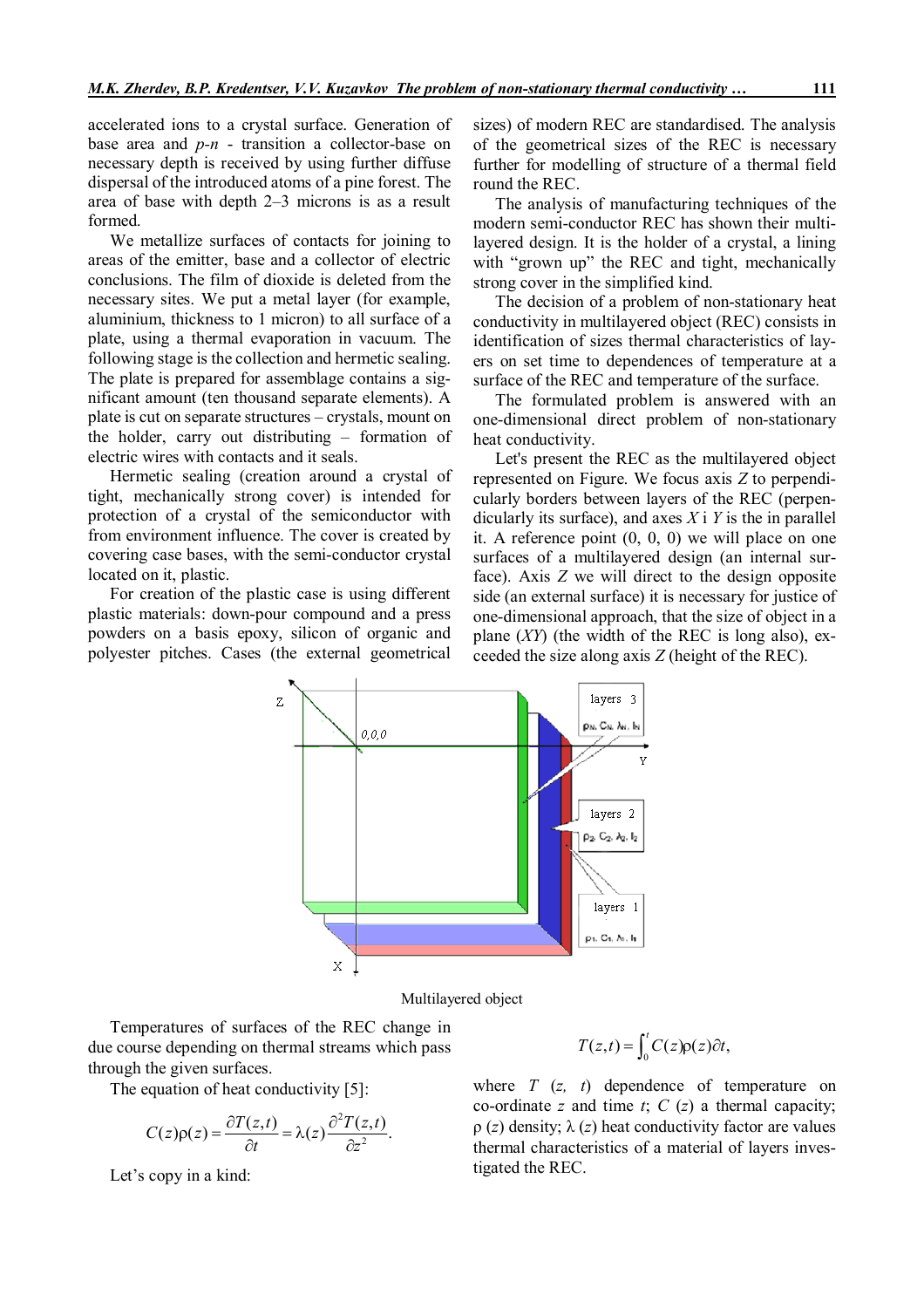Thermal characteristics of materials of layers are considered as constants in each of layers. We will designate value of these functions, on corresponding sites:  $C_n$ ,  $\rho_n$  and  $\lambda_n$ .

An Energy sourcein multilayered structure of the REC semi-conductor is the warmed up crystal of the semiconductor.

The temperature of crystal *Т* is defined according to diagnostic model *р*-*п* transition for a method of intrinsic emission which is based on the analysis of volt-ampere characteristics (VAC) of transition [6]:

$$
T = \frac{U - \varphi_{f0}}{\sqrt{\frac{k}{q}} \ln \frac{I}{I_{00}} - \varepsilon_3}
$$
 (1)

where  $k$  is the Boltsman constant;  $T$  is the temperature; *q* is the a charge electron;  $I_{00}$  is the size independent of temperature;  $\varphi_T$  is the temperature potential;  $\varphi_{f0}$  is the width of the forbidden zone at zero temperature;  $\varepsilon_3$  is the temperature sensitivity.

Expression (1) allows to define temperature depending on a current through the semiconductor and physical and chemical processes in the semiconductor.

Having substituted in (1) value of a collector current deduced in [7]:

$$
I = -\frac{2qD_n}{L_n} S'_n \operatorname{csch} \frac{W}{L_n} n_1 + \frac{2qD_n}{L_n} S'_n \operatorname{cth} \frac{W}{L_n} n_2.
$$

We receive mathematical model of temperature dependence of the semiconductor from physical and chemical properties:

$$
T = \frac{U - \varphi_{f0}}{\frac{k}{q} \ln \left( \frac{-\frac{2qD_n}{L_n} S'_n \csc h \frac{W}{L_n} n_1 + \frac{2qD_n}{L_n} S'_n cth \frac{W}{L_n} n_2}{I_{00}} \right)}.
$$
 (2)

where *W* is the width of base;  $L_n$  is the it is length of diffused displacement electron in base;  $n_p^0$ ,  $n_p^w$  is the concentration of carriers in base on border emitter and collector junction.

Boundary conditions

$$
n_1 = n_p^0 \Big( e^{\lambda U_{b-c}} - 1 \Big), \quad n_2 = n_p^{\mathrm{w}} \Big( e^{\lambda U_{b-c}} - 1 \Big),
$$

 $U_{b-e}$ ,  $U_{b-e}$  are the pressure enclosed to emitter and collector junction accordingly; *S* is the area of a crystal of the semiconductor;  $D_n$  is a concentration factor electron.

Expression (2) is mathematical model of dependence of temperature of a crystal of the semiconductor from its physical and chemical properties.

The received model allows to define semiconductor heating, or quantity of heat, as diagnostic parametre of processes occurring in the REC.

# V. DIRECTION OF THE FURTHER RESEARCHES

Direction of the further researches is the analysis of the mechanism of transfer of heat from "the warmed up" crystal to "surface" of the REC.

#### **CONCLUSIONS**

The manufacturing techniques and structure of the REC is considered for statement and the solution of a problem of non-stationary heat conductivity of multilayered structure. Reference temperature *Т* is defined "warmed up", under the influence of specially made verifying tests, by a semiconductor crystal. The temperature, according to diagnostic model, depends on a current *І* through the semiconductor and physical and chemical processes occurring in the REC.

### **REFERENCES**

[1] Vavilov, V. P. The thermal methods of quality monitoring of composite structures and products of radio electronics. Moscow: Radio and communication, 1984. 162 p. (in Russian).

[2] Kontsevoy, J. A.; Kudin, V. D. The Quality monitoring of the production technology of semi-conductor devices of Moscow: Energy, 1973. 140 p. (in Russian).

[3] Danilin, N. S.; Baklanov, O. D.; Zagorovsky, Ju. I. Theory and methods of not destroying infra-red control of radio-electronic schemes. Moscow: DD the USSR, 1974. 164 p. (in Russian).

[4] Kuzavkov, V. V.; Jankovsky, O. G. "Application of a method of self radiation for technical diagnostics of radio-electronic blocks". *The collection of scientific works*. Odessa state academy of technical regulation and quality. Оdessa: OSATR, 2014. Ed. 2 (5). pp. 30–37. (in Ukraine).

[5] Lebedev, N. N.; Skalskaja, I. P.; Ufljand, J. S. The collection of mathematical physics problems. Moscow: Gostechteorizdat, 1955. (it is republished in the USA in 1965). (in Russian).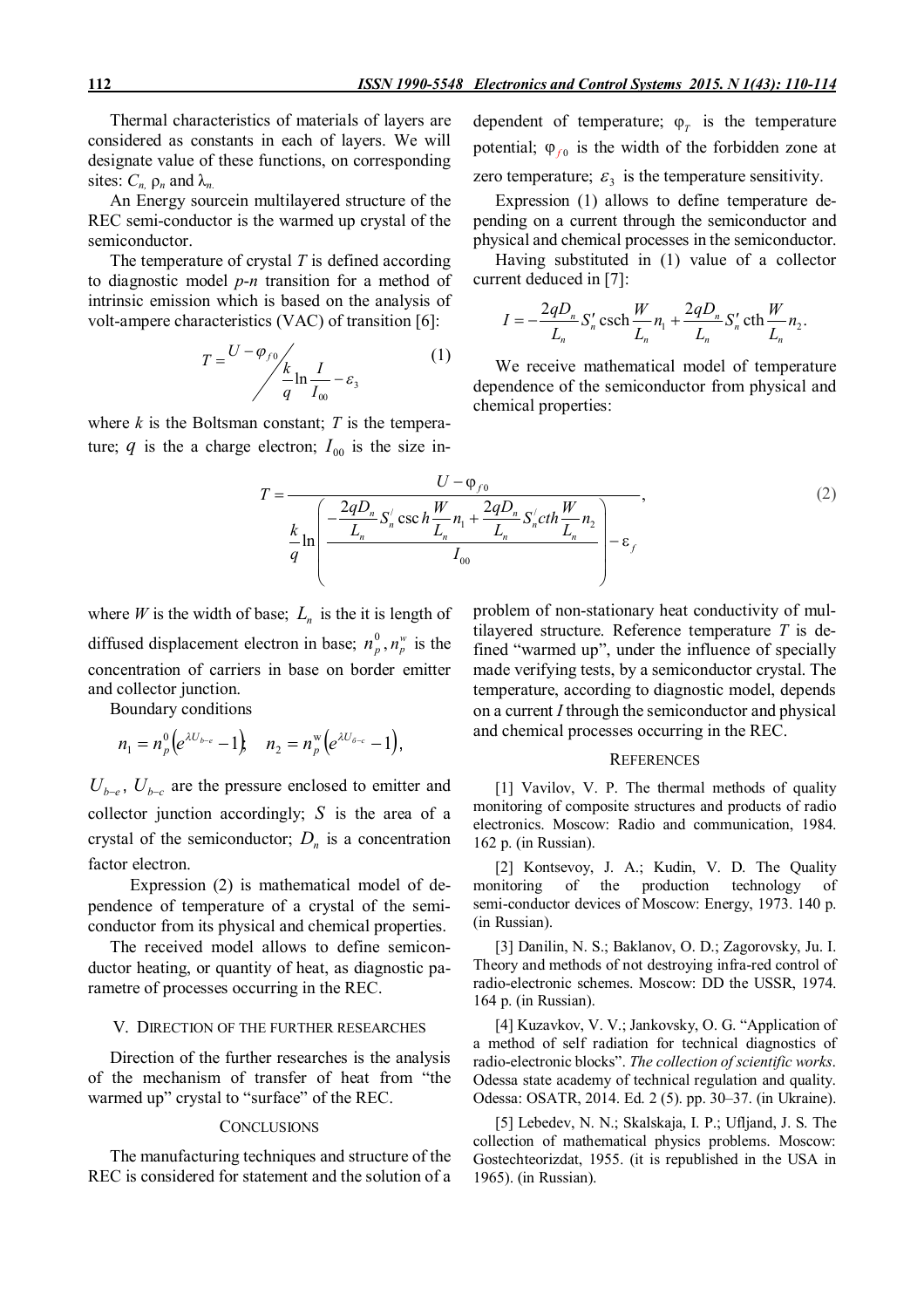[6] Zi, S. Semi-conductor devices: In 2 books. Book. 2. Translation from English – the second reprinted. Moscow: Mir. 1984. 456 p. (in Russian).

[7] Kuzavkov, V. V. "Diagnostic model р-n (n-р) transition in a dynamic mode for a contactless induction

method of diagnosing". *Collection of scientific works*. Military institute of the Kyiv national university of a name of Tarasa of Shevchenko. Kyiv: VIKNU, 2014. no. 45. pp. 41–47. (in Ukraine).

Received 03 February 2015.

**Zherdev Mykola.** Doctor of engineering sciences. Professor.

Military institute of telecommunication and informatization of the State university of telecommunication, Kyiv, Ukraine Education: Kyiv higher engineering radiotechnical school, Kyiv, Ukraine (1964).

Research area: technical diagnostics.

Publications: more than 450 papers.

**Kredentser Boris.** Doctor of engineering sciences. Professor.

Military institute of telecommunication and informatization of the State university of telecommunication, Kyiv, Ukraine Education: Kyiv higher engineering radiotechnical school, Kyiv, Ukraine (1964).

Research area: technical diagnostics.

Publications: more than 500 papers.

**Kuzavkov Vasyl.** Candidate of engineering sciences. Associate professor.

Cientifically organizational department Military institute of telecommunication and informatization of the State university of telecommunication, Kyiv, Ukraine.

Education: Kyiv higher engineering radiotechnical school, Kyiv, Ukraine (1988).

Research area: technical diagnostics.

Publications: 75.

E-mail: nevse@ukr.net

## **М. К. Жердєв, Б. П. Креденцер, В. В. Кузавков. Завдання нестаціонарної теплопровідності для багатошарової структури радіоелектронного компоненту**

Вирішено завдання оброблення інформації та прийняття рішень під час локалізації несправних елементів цифрових блоків автономними автоматизованими системами діагностування з використанням методу власного випромінювання.

**Ключові слова**: діагностична інформація; метод власного випромінювання; радіоелектронний компонент.

#### **Жердев Микола Костянтинович**. Доктор технічних наук. Професор.

Військовий інститут телекомунікацій та інформатизації державного університету телекомунікацій, Київ, Україна. Освіта: Київське вище інженерне радіотехнічне училище, Київ, Україна (1964). Напрям наукової діяльності: технічна діагностика. Кількість публікацій: більше 450 наукових робіт.

# **Креденцер Борис Петрович.** Доктор технічних наук. Професор.

Військовий інститут телекомунікацій та інформатизації державного університету телекомунікацій, Київ, Україна. Освіта: Київське вище інженерне радіотехнічне училище, Київ, Україна (1964). Напрям наукової діяльності: технічна діагностика.

Кількість публікацій: більше 500 наукових робіт.

**Кузавков Василь Вікторович.** Кандидат технічних наук. Доцент.

Науково організаційний відділ військовий інститут телекомунікацій та інформатизації державного університету телекомунікацій, Київ, Україна.

Освіта: Київське вище інженерне радіотехнічне училище, Київ, Україна (1988).

Напрям наукової діяльності: технічна діагностика.

Кількість публікацій: 75.

E-mail: nevse@ukr.net